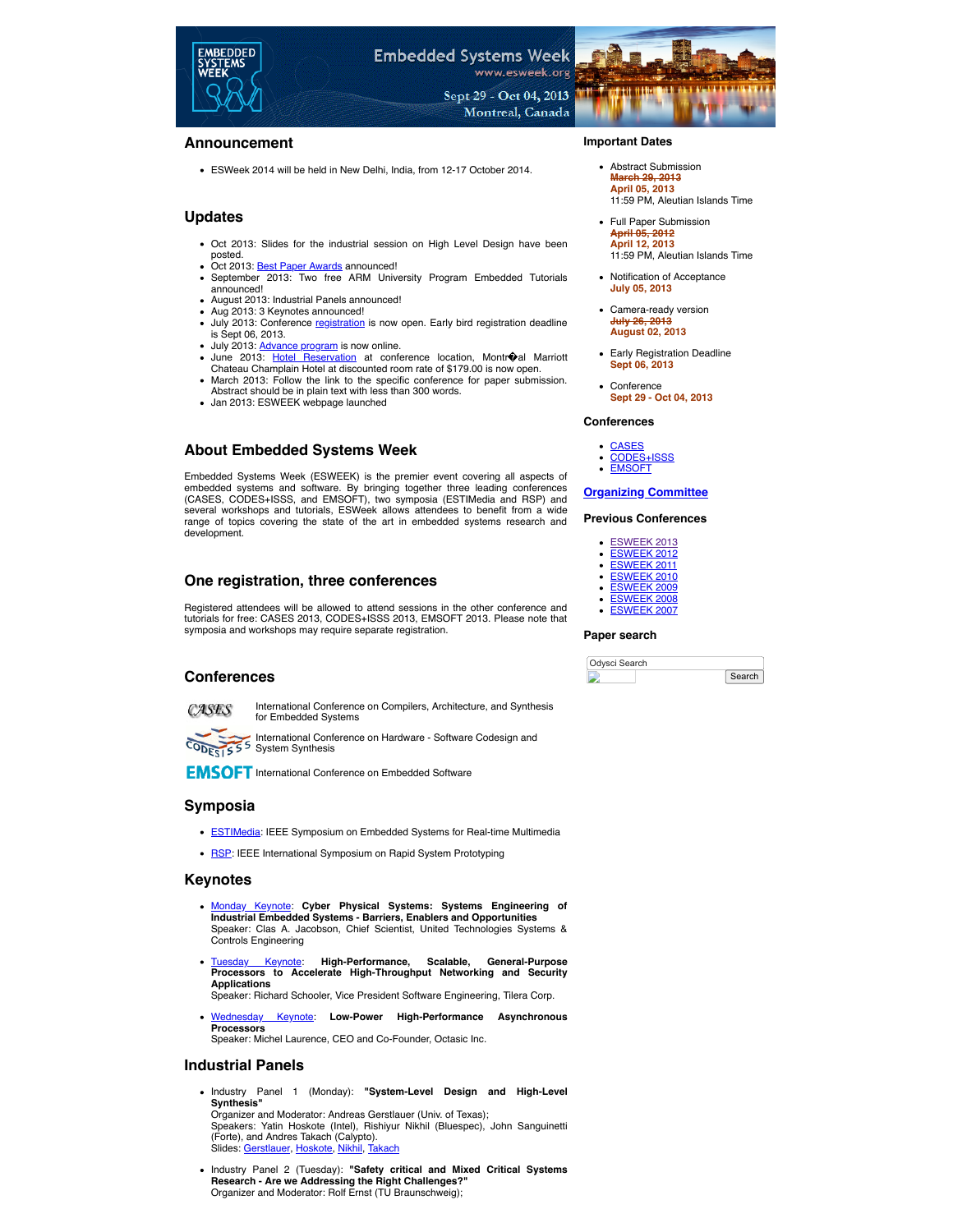Speakers: James Anderson (University of North Carolina at Chapel Hill), Madeleine Faugere (Thales Corporate Research), Chris Hobbs (QNX), Nikolay Stoimenov (ETH) and Dirk Ziegenbein (Bosch Corporate Research).

Industry Panel 3 (Tuesday): **"Modeling Complex Industrial Systems"** Organizer and Moderator: Alessandro Pinto (UTRC); Speakers: Alberto Ferrari (Ales), Pieter Mosterman (The Mathworks), and Claudio Pinello (UTRC) .

#### **Tutorials**

- Tutorial 1: **Methodologies and Tools for Embedded Multisensory Systems Based on ARM Cortex-M Processors** Organizer and Speaker: Zeljko Zilic (McGill University, Canada) Format: Full-day; Lectures/Labs
- Tutorial 2:**AADLv2, an Architecture Description Language for the Analysis and Generation of Embedded Systems** Organizers and Speakers: J�r�me Hugues (ISAE/DMIA, Toulouse, France)

and Frank Singhoff (UBO/Lab-STICC, Brest, France) Format: Half-day; Lectures and tools

Tutorial 3: **Cross-Layer Reliability Modeling and Optimization for Embedded Systems under Process Variations** Organizers and Speakers: Muhammad Shafique (Karlsruhe Institute of Technology, Germany), Puneet Gupta (University of California - Los Angeles, US), Hiren Patel (University of Waterloo, Canada), and Siddharth Garg (University of Waterloo, Canada)

Format: Half-Day; Lectures, demos of tools

Tutorial 4: **Mixed-Criticality Systems: Design and Certification Challenges** Organizers: Madeleine Faug�re (Thales Research and Technology, France),<br>Nikolay Stoimenov (ETH Zurich, Switzerland), Lothar Thiele (ETH Zurich, Switzerland)

Speakers: Madeleine Faugere (Thales Research and Technology, France), James Anderson (University of North Carolina at Chapel Hill, US), Claire Pagetti (Onera, France), Pierre Bieber (Onera, France), Virginie Wiels (Onera, France), and Marc Gatti (Thales Avionics, France) Format: Half-day; Lectures

### **ARM Embedded Tutorials [\[pdf\]](https://esweek.org/archive_files/esweek2013/ARM_University_Program_Embedded_Tutorials.pdf)**

**Note:** *ARM embedded tutorials are free but require a specific registration (as part of the general ESWeek registration) due to space limitations.*

- Embedded Tutorial #1: **Teaching Embedded System Design and Optimization with ARM Cortex-M0+ Microcontrollers** Speakers: Alexander G. Dean (North Carolina State University) and Khaled Benkrid (ARM University Program) When: Monday, September 30th from 5:30 to 7:30 PM.
- Embedded Tutorial #2: **mbed Hands-On Instructor Workshop** Speakers: James Hamblen (Georgia Institute of Technology) and Khaled Benkrid (ARM University Program) When: Wednesday, October 2nd from 5:30 to 7:30 PM

#### **Workshops**

- [EON 2013:](https://sites.google.com/site/edgeofnetwork2013/home) **Optimization of Computing at the Edge of the Network** Organizer(s): Shahrokh Daijavad and Seraphin Calo (both at IBM T.J. Watson Research Center)
- [MCES 2013](http://www.cmc.ca/NewsAndEvents/Events/ESWeek/MCES.aspx): **Workshop on Many-Core Embedded Systems** Organizers: [Dr. Yassine Hariri](mailto:Hariri@cmc.ca) [\(CMC Microsystems, Canada\), and Dr. Pierre](mailto:pierre.paulin@st.com) Paulin (STMicroelectronics, Canada)
- [WSS 2013](http://www.emsig.net/conf/2013/wss/): **Workshop on Software Synthesis** Organizers: <u>[Peter Marwedel](mailto:peter.marwedel@tu-dortmund.de)</u> (TU Dortmund, Germany), and <u>Alberto</u><br><u>Sangiovanni-Vincentelli</u>(UC Berkeley, USA)
- [WESE 2013:](http://www.emsig.net/conf/2013/wese/) **Workshop on Embedded and Cyber-Physical Systems Education**

Organizers: Chair <u>[Peter Marwedel](mailto:peter.marwedel@tu-dortmund.de)</u> (TU Dortmund, Germany), <u>[Kenneth Ricks](mailto:kricks@eng.ua.edu)</u><br>(The University of Alabama, USA), and <u>[Jeff Jackson](mailto:jjackson@eng.ua.edu)</u> (The University of Alabama,  $($ ISA $)$ 

- [WESS 2013:](http://www.wess-workshop.org/) **Workshop on Embedded Systems Security** Organizers: <u>[Catherine Gebotys](mailto:C.Gebotys@ece.uwaterloo.ca)</u> (University of Waterloo, Canada), Dimitrios<br>Serpanos (University of Patras, Greece), and <u>Marilyn Wolf</u> (Georgia Tech, US)
- [BES 2013:](http://www.cmc.ca/en/NewsAndEvents/Events/ESWeek/Benchmarking.aspx) **Benchmarking of Embedded Systems Workshop** Organizers: [Sebastian Fischmeister](mailto:sfischme@uwaterloo.ca) (University of Waterloo), Peter A. Stokes (CMC Microsystems), Shay Gal-On (EEMBC), and Darshika G. Perera (CMC Microsystems)
- [MeAOW 2013:](http://www.cs.cityu.edu.hk/~jasonxue/MeAOW/) **Memory Architecture and Organization Workshop** Organizers: [Nikil Dutt](mailto:dutt@uci.edu) [\(University of California, Irvine, USA\), and Chun Jason](mailto:jasonxue@cityu.edu.hk) Xue (City University of Hong Kong, Hong Kong)
- [SEC 2013](http://terraswarm.org/conferences/13/swarm): **First International Workshop on the Swarm at the Edge of the Cloud**

Organizers: General Chair [Jan Rabaey](mailto:jan@eecs.berkeley.edu) (UC Berkeley, USA), Co-Chair Prabal <u>Dutta</u>(Univ. of Michigan, USA), and Co-Chair and <u>George Pappas</u> (Univ. of<br>Pennsylvania, USA)